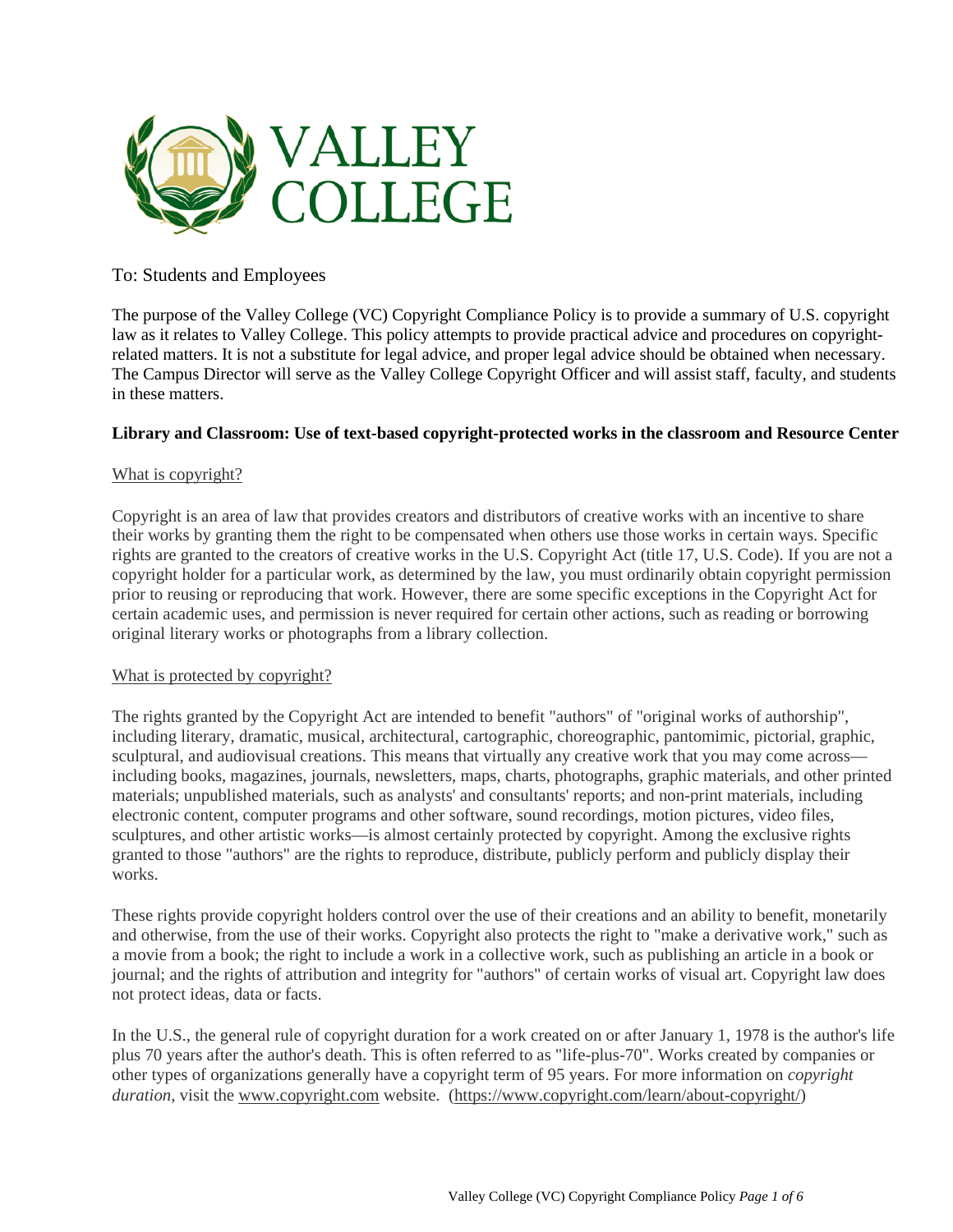# **FAIR USE:**

A provision for fair use is found in the [Copyright Act at Section 107.](http://www.copyright.gov/title17) Under the fair use provision, a reproduction of someone else's copyright-protected work is likely to be considered fair if it is used for one of the following purposes: criticism, comment, news reporting, teaching, scholarship, and research. If the reproduction is for one of these purposes, a determination as to whether the reproduction is fair use must be made based upon four factors:

- 1. The purpose and character of use (principally, whether for commercial or nonprofit educational use).
- 2. The nature of the copyright-protected work.
- 3. The amount and substantiality of the portion used. (and)
- 4. The effect of the use being evaluated upon the potential market for or value of the copyright-protected work.

Fair use is an ambiguous concept and the law does not state exactly what uses of a copyrighted work will be considered fair uses under the law and may therefore be used without obtaining permission. As such, individuals who are not lawyers may often need to be interpreters of the law in everyday circumstances, and answers as to how much reproduction may be considered fair use often remain unclear. The bottom line is that fair use requires a very circumstance-specific analysis as to whether a particular use or reuse of a work may indeed be considered fair use.

To avoid confusion and minimize the risk of copyright infringement, Valley College interprets the following situations as fair use:

- Quotation of short passages in a scholarly or technical work for illustration or clarification of the author's observations.
- Reproduction of material for classroom use where the reproduction is unexpected and spontaneous for example, where an article in the morning's paper is directly relevant to that day's class topic. This would generally cover one time use in only one semester.
- Use in a parody of short portions of the work itself.
- A summary of an address or article, which may include quotations of short passages of the copyrightprotected work.

If your use does not meet the above criteria and the work is protected by copyright, you probably need to obtain permission to use the work from the copyright holder or its agent.

# **TYPES OF USE:**

#### Classroom Handouts

Based on Valley College's fair use analysis, classroom handouts fall into two categories; one that requires permission and one that does not. If the handout is a new work for which you could not reasonably be expected to obtain permission in a timely manner and the decision to use the work was spontaneous, you may use that work without obtaining permission. However, if the handout is planned in advance, repeated from semester to semester, or involves works that have existed long enough that one could reasonably be expected to obtain copyright permission in advance; you must obtain copyright permission to use the work.

#### Photocopying

It is permissible for a faculty and/or staff member to photocopy copyright-protected works at Valley College without obtaining permission from the copyright owner, under the following circumstances:

**The user requests for articles and short excerpts.** At the request of the user, Valley College may make one reproduction of an article from a periodical or a small part of any other work. The reproduction must become the property of the user, and Valley College must have no reason to believe that the reproduction will be used for purposes other than private study, scholarship and research. As recommended by Section 108 of the Copyright Act, Valley College must display the register's notice at the photocopier that briefly outlines the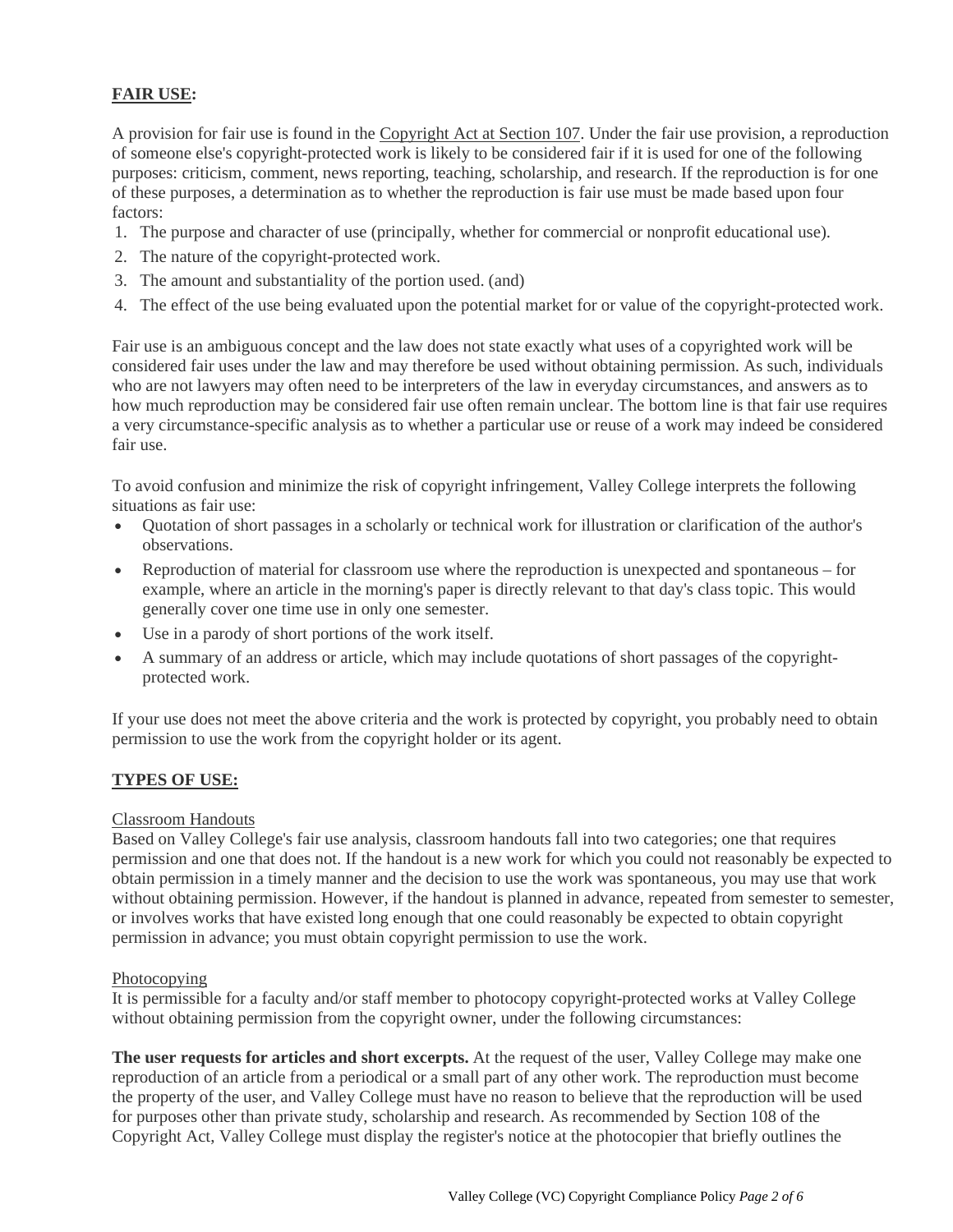copyright responsibilities. If a faculty or staff member has a question regarding what they can copy, they should talk to the Campus Director.

#### Photocopying by Students

Students must ask for permission from a faculty member to make any photocopies at Valley College. Photocopying by students is subject to a fair use analysis as well. A single photocopy of a portion of a copyrightprotected work, such as a copy of an article from a scientific journal made for research, is permissible. Photocopying **all the assignments** from a book recommended for purchase by the instructor, **making multiple copies of articles or book chapters for distribution to classmates**, or **copying material from consumable workbooks**, all require permission.

#### Distance Education and Course Management Systems

In 2002, the Technology, Education and Copyright Harmonization (TEACH) Act became law and expanded the latitude universities, including Valley College, have for the performance and display of copyright-protected materials in a distance education environment, including through the use of Course Management Systems (CMS).

The copyright requirements for TEACH and CMS postings are similar to those of classroom handouts but extend the traditional rules for those handouts to the digital transmission of materials to distance education students. If the use is spontaneous and will not be repeated, copyright permission is not required; however, the content may not remain posted for extended periods of time. If the use is planned, repeated, or involves works that have existed long enough that one could reasonably expect to receive a response to a request for copyright permission, you must obtain copyright permission**.** If instructors must read, accept and abide with any license agreements prior to using the material supplied by the publisher companies. Electronic lectures posted in online folders should be instructor's original works and be created during the time the course is being taught to ensure that it is spontaneous in nature**.**

#### **PENALTIES and FINES - Copyright Infringement**

Copyright infringement is a serious offense and can include costly penalties. Copyright owners can seek "statutory damages" of as much as \$30,000 for each work and those committing the infringement can be held responsible for court costs and attorneys' fees. If the infringer acted "willfully," with knowledge of infringement, the damages may rise to \$150,000 for each work and the infringer may face criminal charges. The law does; however, try to protect the educator or librarian in an academic community who acts in good faith. If an infringer can prove that he/she took reasonable steps in following copyright laws and guidelines, the court must reduce the statutory damages, which can be the costliest part of the penalties

#### **HOW TO OBTAIN COPYRIGHT PERMISSION**

Permission to use copyright-protected materials, when required, should be obtained prior to using those materials. It is best to obtain permission in writing (including e-mail) and to ensure that the Campus Director has a copy of each permission form or letter. The time to obtain permission may vary and, where possible, it is recommended to start the permissions procedure at least six months prior to the time that you wish to use the materials. If you need a quicker permission, let the copyright owner know this and he/she may be able to get back to you more quickly.

Once you have identified the materials you want to use and determined that copyright permission is required, you must locate the copyright holder. If the copyright holder is not listed on the work, locating the appropriate person or entity to grant permission may take some investigative and creative work. The Copyright Office of the Library of Congress [\(www.loc.gov\)](http://www.loc.gov/) may be of assistance in locating a copyright owner if the work is registered. Copyright Clearance Center [\(www.copyright.com\)](http://www.copyright.com/) may also assist you in obtaining copyright permission. Check with the Campus Director to see if Valley College has an account with Copyright Clearance Center.

### Information in your Permission Request

The copyright holder or its agent will require the following information in order to provide you with permission: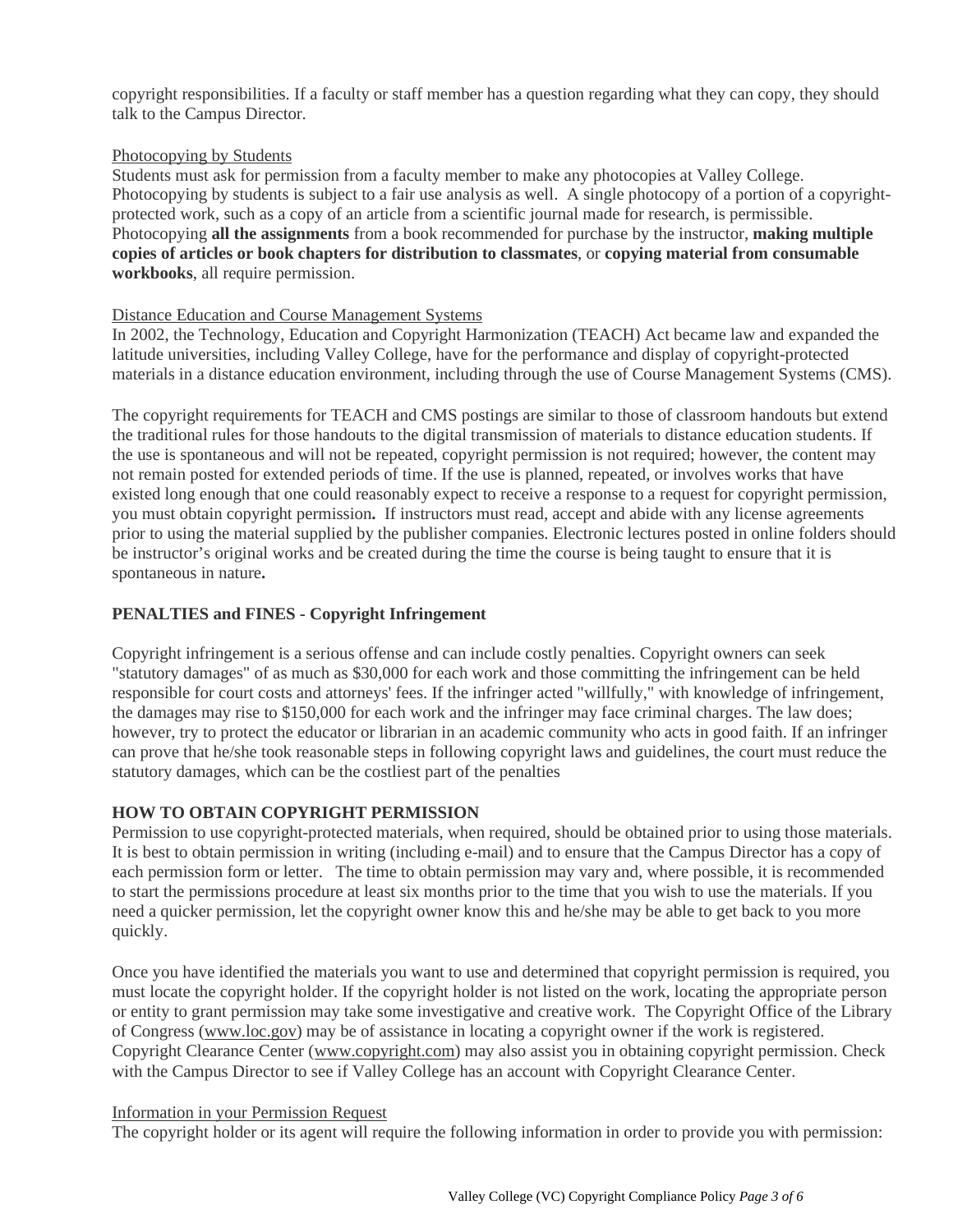- Title of the material
- Creator/author of the material
- Publisher of the material
- Description of material
- ISBN or ISSN, if applicable
- Date of publication, if applicable
- Purpose for which you wish to reproduce the item (research, commercial, educational, etc.)
- How the material is to be reproduced (e.g., photocopied, digitized)
- Where the reproduced material will be used or will appear and for how long

# **COMPUTER SOFTWARE:**

Valley College purchases enough licenses to assure that the appropriate software (operating system, virus scan ware, and application suite software) used at Valley College has been legally purchased and is registered. Valley College periodically checks the software loaded on the PCs in the classroom and in staff offices to be certain that only the appropriate software is loaded on the computers. Valley College staff will not install software on any computer, or copy any software that was used on a computer / device that is being discarded, to a replacement computer or disk, without tangible proof of right to use the software on that computer. Valley College reinforces the software agreements and license requirements for software applications that is associated with textbook specific software applications. Valley College recognizes that from time to time, faculty and staff members will need to download software from the Internet to perform their jobs. Faculty and staff members will need to read, register and abide by any licenses' agreements.

Students are prohibited from downloading any software programs on the computers in Valley College computer labs, classrooms and Resource Center. Valley College will not give students software applications that are restricted by copyright laws. Valley College students will need Microsoft Office 2016 and Windows 10 operating system to complete the program. Most courses require the student to use Microsoft Office Word and PowerPoint to complete assignments. Other courses may require Microsoft Excel and Outlook. Online students will be assigned a Valley College email account. They will receive an email with directions on how to download a Microsoft Office software plan during Orientation. Due to software license restrictions, the Microsoft Office software plan is only valid for current students. If a student separates from the college due to graduation or withdrawal, the College must deactivate the student's Microsoft Office software plan.

Valley College prohibits faculty and staff from any unauthorized downloading and uploading of copyrightprotected material such as music, movies, video games, computer software and photographs while using Valley College computers or other electronic equipment at Valley College*.* 

Valley College also prohibits students from any unauthorized downloading and uploading of copyright-protected material such as music, movies, video games, computer software and photographs while using Valley College computers. Music, movies, video games, photographs and computer software that is not an approved part of the curriculum may not be downloaded or uploaded on computers (or other electronic equipment) at Valley College.

# **PENALTIES and FINES - SOFTWARE**

According to the U.S. Copyright Law, illegal reproduction of software can be subject to civil damages of as much as \$50,000 or more and criminal penalties including fines and imprisonment.

# **PEER –To-PEER FILE SHARING**

On December 16, 1997 Public Law 105-147, the **No [Electronic Theft Act \(NET\)](http://www.techlawjournal.com/courts/eldritch/pl105-147.htm)**, was signed into law by President Clinton, making the reproduction and distribution of copyrighted intellectual property, including MP3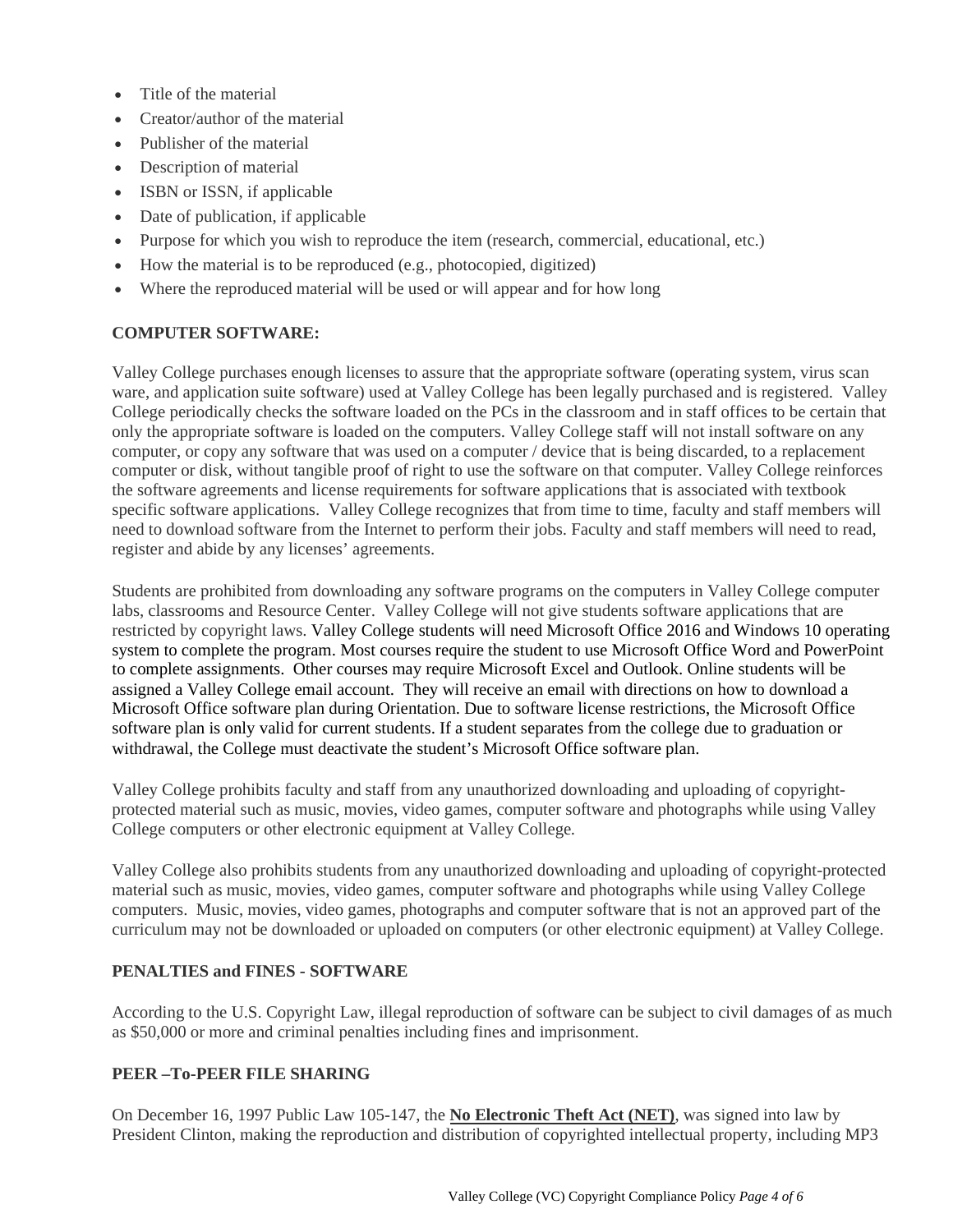files, a **criminal** offense. It used to be only a civil offense (you could be sued) unless you expected to receive some financial gain (making it criminal). For example, it was criminal if you were trying to sell the copyrighted work. NET changed that by redefining financial gain to also include the expectation of receiving copyrighted material.

Most people engage in peer-to-peer file sharing with the expectation of receiving copyrighted material such as music files. Most peer-to-peer file sharing programs automatically share back to the Internet any file a person may download. These programs continue to share those files even though the person may not be aware they are running a file-sharing program. This puts users of peer-to-peer file sharing in **criminal** violation of the law from the first moment they download a copyrighted file.

Valley College prohibits staff, faculty, and students from downloading file sharing software on computers. Music is not part of the curriculum therefore there is no need for anyone; student, faculty or staff to download music files while at Valley College. If a file sharing software is found to be on a Valley College computer, it will be removed.

Valley College has elected to accept and respond to digital Millennium Copyright Act (DMCA) Notices as its technology-based deterrent. The Campus Directors will serve as the person who will receive DMCA notices. Valley College does not serve as an ISP for our students or employees. It also is not a residential college, so that the students' time at the college should be focused on meeting the demands of the curriculum and not on downloading copyright material. If Valley College Campus Directors are notified that the College has received a DMCA notice, they will take the appropriate action. This action will be in accordance to the requirements of the compliance regulations and Valley College policies which may include counseling, lost of Internet privileges or suspension/termination. Valley College staff and faculty are also responsible to monitor the student and staff/faculty computers to assure that P2P software is not loaded on the computers in the labs or offices and that any copyright material has been obtained legally or falls within the Fair Use designation. The College will upon request assist the student/staff/faculty in finding legal alternative for downloading or otherwise acquiring copyrighted material and will make the results of the review available to students through a web site or other means.

# **PENALTIES and FINES - PEER –To-PEER FILE SHARING**

Because the act is criminal rather than just civil, anyone can cause action to be brought against the violator, not just the copyright owner. The penalty is up to 3 years in prison and \$250,000 in fines for a first offense.

# **CONTENT USE FOR BUSINESS PURPOSES**

On campus, copyright compliance naturally focuses on the use of content for educational purposes. Yet in the normal course of daily operations, there are many instances where educational guidelines do not apply. Consider, for example, a staff member who copies a trade magazine article to share with colleagues, a marketing person who copies press articles for use in public relations or recruiting, or a faculty member who uses third-party materials in a non-academic presentation or speaking opportunity. In these cases, the fair use analysis will usually produce a different result from an educational (classroom-related) use and each user would need to obtain copyright permission from the copyright holder or its agent.

For information about copyright compliance for business purposes, please refer to Copyright Clearance Center's *Guide to Copyright Compliance for Business Professionals* found at the <https://www.copyright.gov/> website or the<https://www.copyright.com/learn/guidelines-creating-copyright-compliance-policy/> website.

# **THE USE OF STUDENT-CREATED MATERIALS**

The use of student-created materials by an institution or its faculty requires permission from the copyright holder—the student. Usage requiring consent includes the posting of student materials in a public location such as the Internet or a campus art gallery. Public posting of this nature may also be subject to state and/or federal